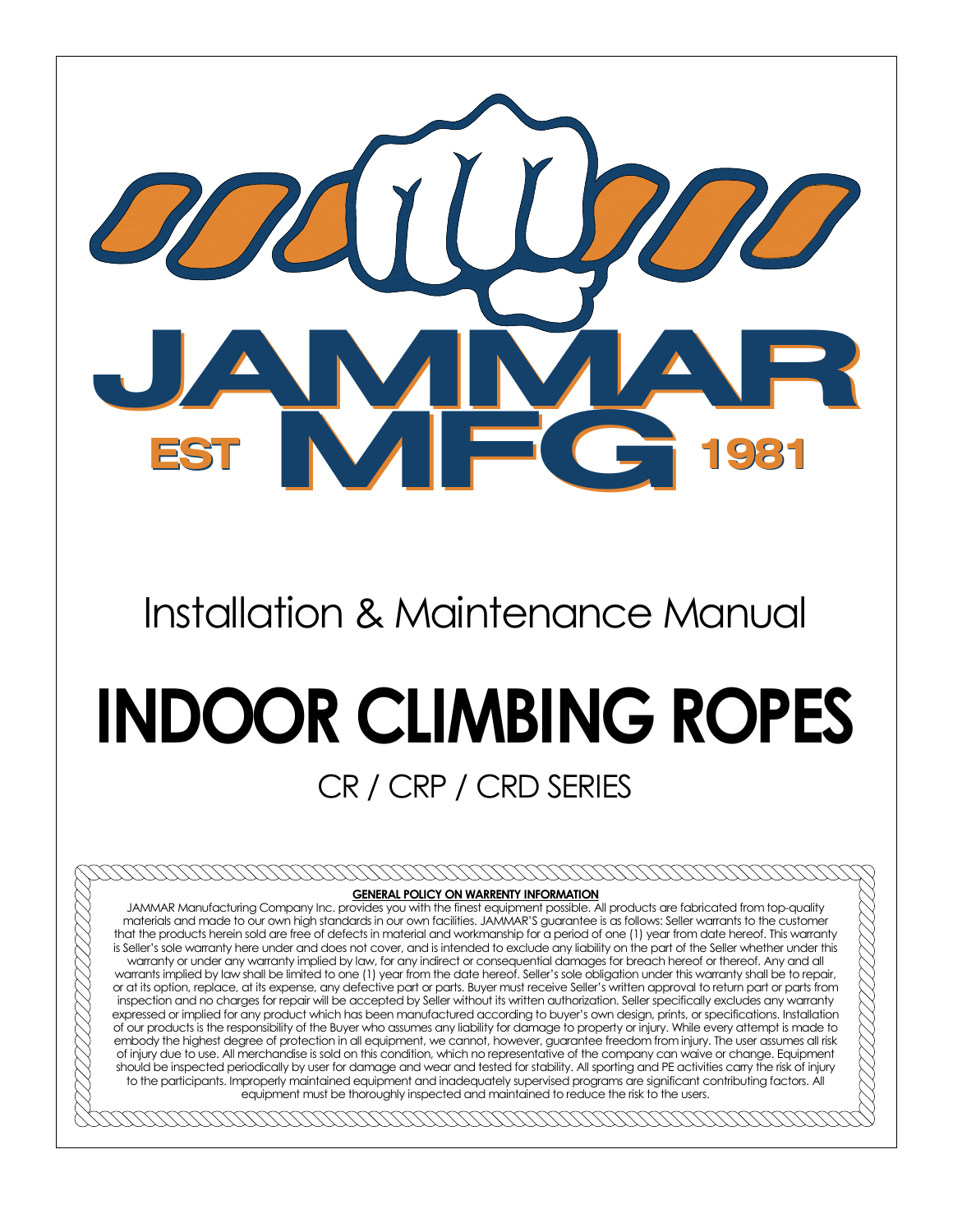#### **OVERVIEW:**

Climbing ropes have always been one of the most popular training aids to improve overall physical fitness and muscle tone, particularly for upper arms and shoulders. Climbing ropes are a popular choice to gain strength, grip, and arm coordination skills for wrestling, gymnastics, etc. Students can set personal goals and progress at their own skill level.

#### **TYPES OF ROPES:**

Jammar is proud to offer 3 outstanding choices of rope material for your program. CR/CRP/CRD Series Indoor Climbing Ropes are all offered in 1.25", 1.5" or 2" sizes and include a heavy-duty metal eye fitting for easy installation to the ceiling structure. Rope choices are as follows:

**Natural Manila Rope (CR Series)**: The most popular, traditional natural fiber rope. Extremely durable rope absorbs perspiration facilitating better grip with very little splinters. We select only the highest quality Grade A manila rope, minimizing any surface roughness. Natural manila fiber ropes are not recommended for humid environments and are extremely susceptible to degradation when exposed to water.

**Polypropylene "Unmanila" Rope (CRP Series):** Specially manufactured polypropylene rope looks and feels light natural fiber ropes while eliminating many undesirable characteristics of natural fiber ropes. Polypropylene ropes have superior strength and are 2/3 the weight of natural manila ropes. Particular popular in elementary level facilities.

**Poly Dacron (aka Polyplus) Rope (CRD Series):** An extremely soft and "cottony" feeling rope which offers durability of a white polyester (Dacron style) outer coat with a strong lightweight polypropylene core. Polyplus ropes are soft, flexible, and textured for better gripping and have excellent UV resistance characteristics.

#### **CHOOSING THE PROPER LOCATION TO BE INSTALLED:**

Climbing ropes must be hung from structurally safe framework which will exceed any load placed on the rope. Most beam and ceiling framework in institutional buildings will meet this criterial, however, always confirm this with you building plans and/or building engineer. You will want to raise your rope up out of the reach or path of other students or activities when the net is not in use so select an area accordingly. Locate the rope no further than your rope length away from the wall. This allows a pulley installed up on the wall to retract the rope towards the ceiling and out of the way (refer to Jammar's Net Hoist Systems, RN-1 or WLBH-2, for additional information). Do not place the rope too close to a wall where objects on the wall can injure or interfere with a climber. Do not let the rope contact or rub against other objects which will cause wear. You will need mats around the climbing area and a thick landing mat directly under the climbing rope for safety purposes. CN/CNP/CND Series climbing ropes are for indoor use only and should never be used outdoors. Use of this equipment other than intended may be hazardous.

#### **RESPONSIBLE SAFE WORK LOADS & ALLOWABLE LIMITS**

Allow for at least a 5:1 safety ratio 300 lb per climber

**w w w . j a m m a r m f g . c o m w w w . j a m m a r n e t s . c o m** 26 Industrial Park Road Niantic, CT 06357 P:(860)451-8163 F:(860)451-8178



*PUBLISHED 2018 / SHEET 2 OF 7*

ALL RIGHTS RESERVED. THIS PRINT IS THE SOLE PROPERTY OF JAMMAR MFG AND MAY NOT BE REPRODUCED WITHOUT WRITTEN PERMISSION. © COPYRIGHT 2018 JAMMAR MFG INC.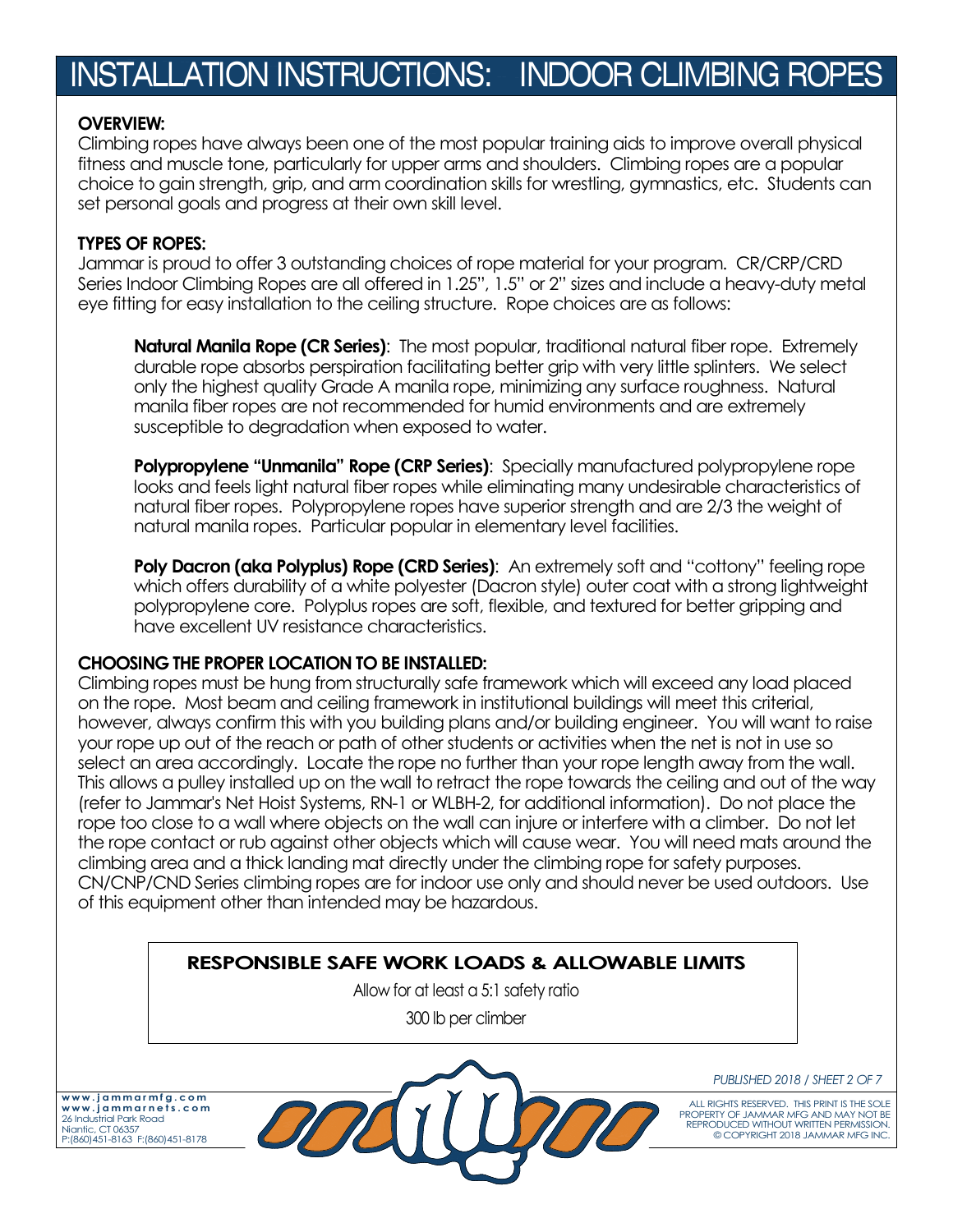**DETERMINING THE CLIMBING ROPE LENGTH:** When determining the length of climbing rope required, you must consider the specific application:

- For regular gymnasium applications, the climbing rope should be the distance between the floor and the bottom of the overhead girder minus 1'. See beam clamp note below.
- For gymnastic applications, the climbing rope without bottom knots should be long enough so that at least 42" of rope is on the floor. Measure the distance from the floor to the attachment framework and add 3'-6". See beam clamp note below.

**Beam Clamp Note**: When calculating the climbing rope length, consider the depth of the specific beam clamp being used to hang the climbing rope. Refer to the specific beam clamp instructions for proper and safe installation instructions. A few examples of the beams clamps are shown below.



ALL RIGHTS RESERVED. THIS PRINT IS THE SOLE PROPERTY OF JAMMAR MFG AND MAY NOT BE REPRODUCED WITHOUT WRITTEN PERMISSION. COPYRIGHT 2018 JAMMAR MFG INC. **w w w . j a m m a r m f g . c o m w w w . j a m m a r n e t s . c o m** 26 Industrial Park Road Niantic, CT 06357 P:(860)451-8163 F:(860)451-8178 *PUBLISHED 2018 / SHEET 3 OF 7* A-312 BEAM CLAMP A-1 WOOD CLAMP A-2 PIPE CLAMP CAS-2 ATTACHMENT SLING 7"  $7 \frac{1}{4}$   $7 \frac{1}{8}$  8 3/4"  $\frac{1}{4}$  VARIES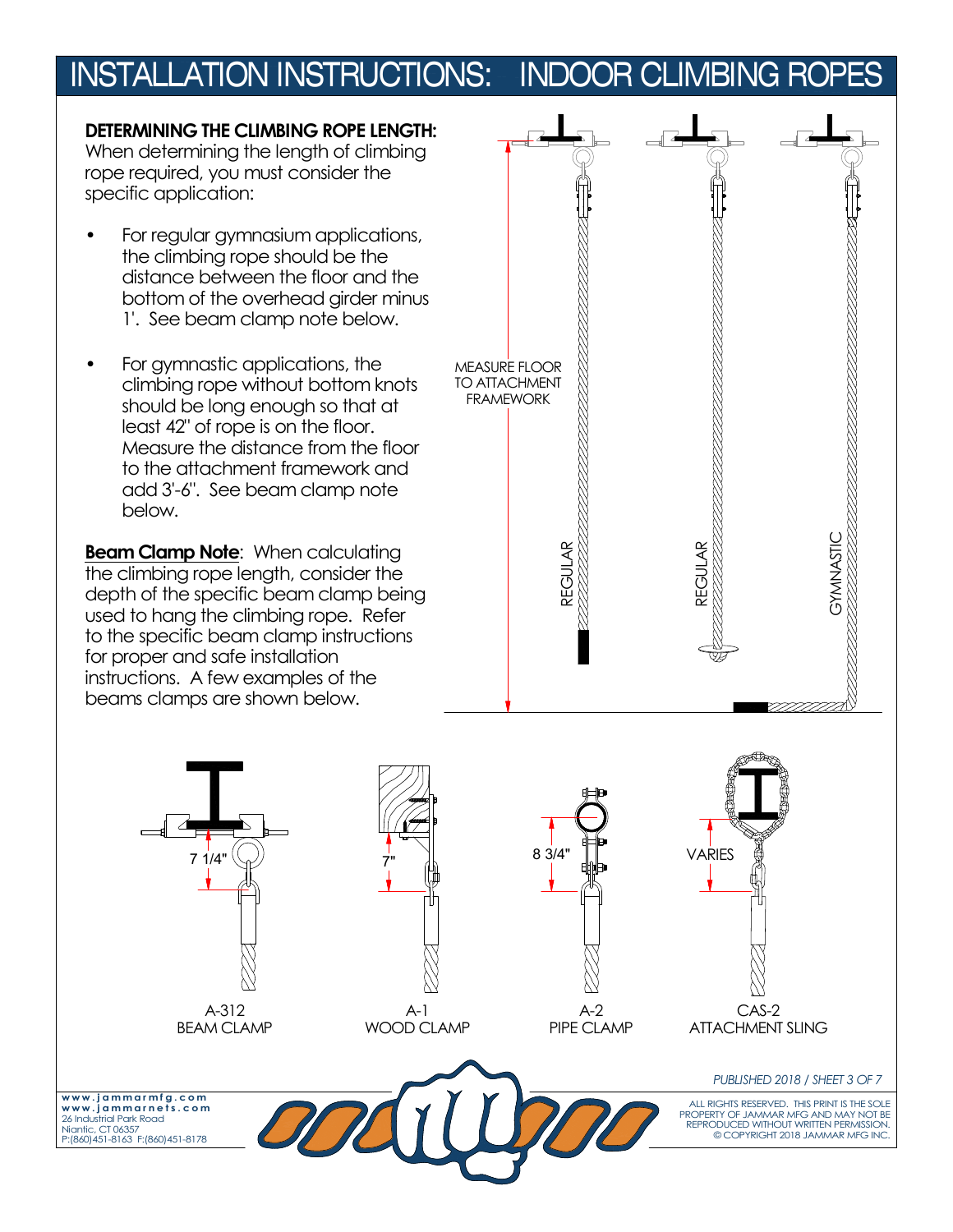#### **CLIMBING ROPE SAFETY AND STORAGE ACCESSORIES:**

Jammar offers various climbing rope safety accessories. The accessories are universal for any indoor climbing rope and are highly recommended to ensure safe climbing for any facility. Contact Jammar for additional information or refer to each products specific specification sheet.

#### *SCA-1, Safety Cable Attachment:*

Jammar recommends the purchase of our Safety Cable Attachment for use with newly purchased and/or existing Jammar climbing ropes. If, for any reason, installation or the rope clamp fails, the attachment cable will provide an immediate backup hanger and prevent the rope from falling. The SCA-1 is specifically designed as a redundany safety feature and is not intended for use as the primary suspension method.

#### *TMB-20, Climbing Rope Tamborine:*

The Climbing Rope Tamborine easily clamps to any climbing rope and can be used to limit climbing heights for age, skill, and testing concerns. The TMB-20 prevents climbers from reaching the attachment hardware or any other equipment in the gymnasium (such as HVAC, lights, speakers, fans, etc).

#### *RN-1, Rope / Net Hoist:*

The Rope / Net Hoist is a manual hoist system to raise climbing ropes, cargo nets, or other climbing components to the wall or ceiling to prevent unauthorized use or to get the equipment out of the way of other activites.

#### *MLBH-1, Rope / Net Hoist with Metal Lock Box:*

The Rope / Net Hoist with Metal Lock Box is a manual hoist system to raise climbing ropes, cargo nets, or other climbing components to the wall or ceiling to prevent unauthorized use or to get the equipment out of the way of other activites. The hoist system is supplied with a metal lock box to avoid unauthorized use.

#### *SIGN-1, Safety Wall Signage:*

The Safety Wall Signage is a 12" x 18" vinyl sign intended to deter unautorized use and / or misuse of any climbing equipment. Jammar recommends installing the signage adjacent to either the RN-1 or MLBH-1 hoist systems.

**w w w . j a m m a r m f g . c o m w w w . j a m m a r n e t s . c o m** 26 Industrial Park Road Niantic, CT 06357 P:(860)451-8163 F:(860)451-8178

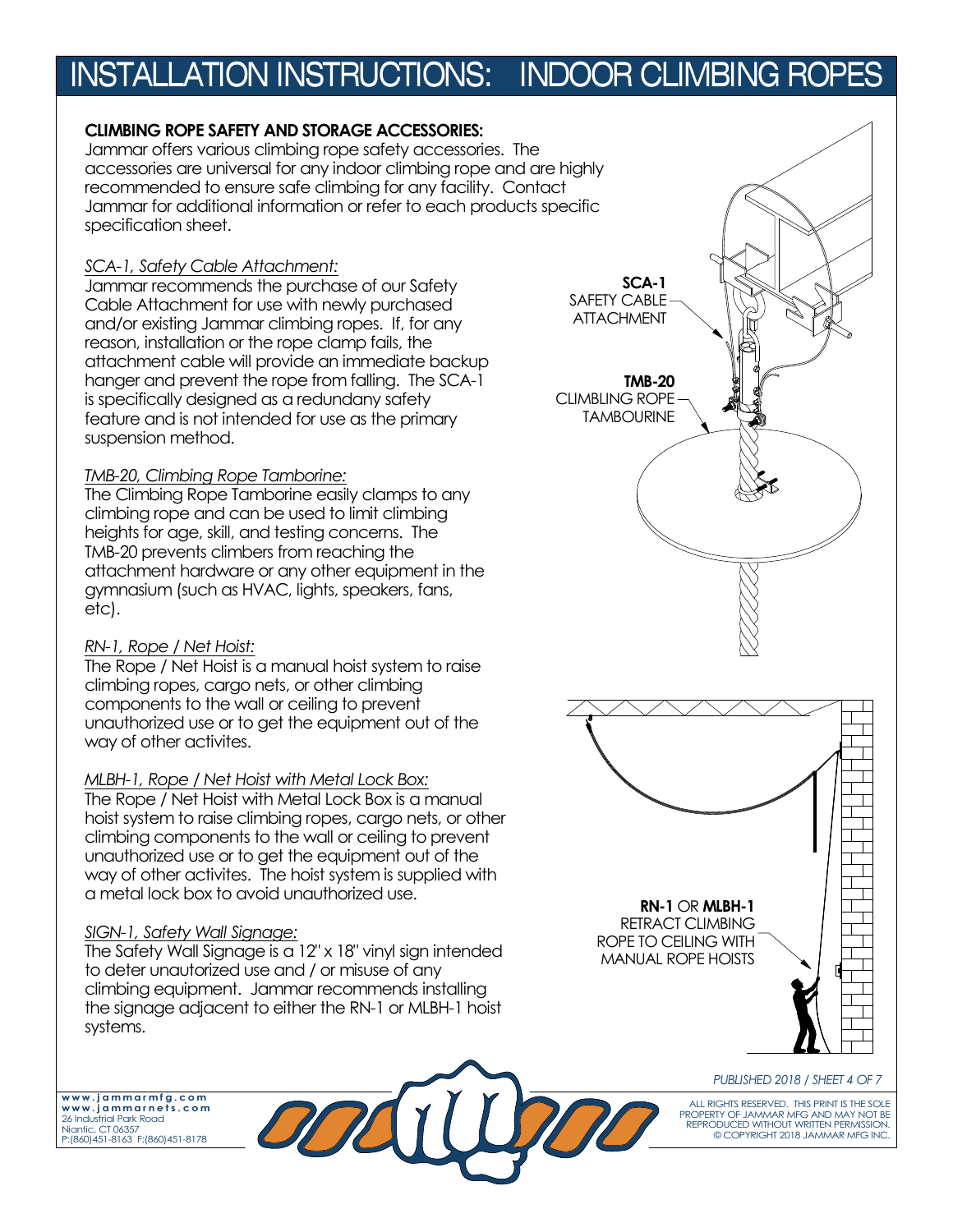#### **SPOTTING TECHNIQUES:**

All ages and skill levels can enjoy experiencing the dynamics of rope climbing. There are important considerations before and during the use of climbing ropes that only the supervisor and / or experienced physical educator can determine. To maintain an injury free environment, selection of rope activities regarding age / skill level is important. Any student can experience rope climbing without ascending to the very top and height levels should be reasonable set. Always only allow one climber at a time.

Forethought and correct spotting helps reduce the chance of serious injury and must always be maintained regardless of age / skill levels. Never use without a spotter at the rope. Correct spotting includes assisting in holding the rope firm if needed and ensuring safe and secure footholds. Assist climber around rest knots.

Mats are essential under and around the climbing rope area and a soft landing mat should be directly under the climbing area. These mats are popular mats and can generally be used for many other activities and are often already being used within the school system. Other important notes to keep in mind when using climbing ropes:

- *The climber must descend to the floor before dismounting. Do not jump off or drop off the rope.*
- *Do not allow students to approach ceiling hardware or climb to unsafe heights.*
- *Do not swing on climbing rope.*

TMB-20 TAMBOURINE PREVENTS CLIMBERS FROM CLIMBING TO UNSAFE HEIGHTS

#### RIBBONS TIED TO CLIMBING ROPE CAN HELP INDICATE SAFE HEIGHTS FOR EACH AGE / SKILL LEVEL

TRAINED SPOTTER LOCATED BEHIND CLIMBER ASSISTING WITH GRIPS AND FOOTHOLDS IF NECESSARY

### SAFETY MATS

LANDING

MULTI-PURPOSE SAFETY MATS

**w w w . j a m m a r m f g . c o m w w w . j a m m a r n e t s . c o m** 26 Industrial Park Road Niantic, CT 06357 P:(860)451-8163 F:(860)451-8178

*PUBLISHED 2018 / SHEET 5 OF 7*

ALL RIGHTS RESERVED. THIS PRINT IS THE SOLE PROPERTY OF JAMMAR MFG AND MAY NOT BE REPRODUCED WITHOUT WRITTEN PERMISSION. COPYRIGHT 2018 JAMMAR MFG INC.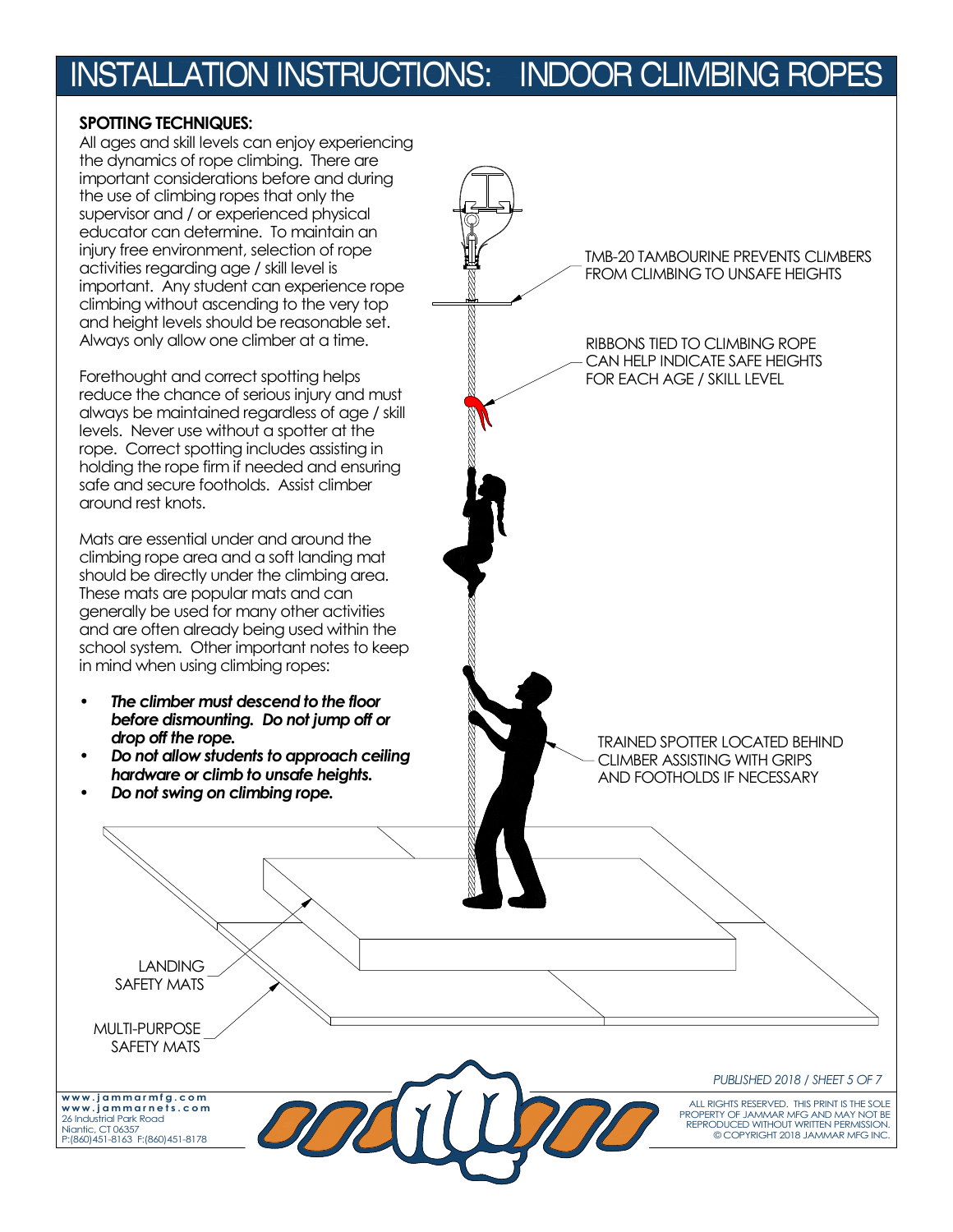#### **OPERATION, CARE, MAINTENANCE, & INSPECTION:**

Any and all climbing activities require the use of mats, spotting, and supervision. Mats are probably the single most important ingredient to any activity using equipment to prevent serious injury when accidents may occur. An 8" or 12" soft landing mat must be used under and around each climber and other matting around the climbing rope. Having several thick landing mats placed around the rope will make instruction much easier and more innovative. These mats are versatile and can be used in many capacities. Please note that an 8" thick landing mat is NOT the same as (4) 2" mats stacked on top of each other. Please ensure all climbers are safe when using any climbing equipment.

Jammar offers additional documentation which provides guidance for proper climbing rope use for beginner, intermediate, and advanced climbers. Jammar also offers guidance to the instructors for proper safety awareness, spotting techniques, and fun climbing activities. If not already provided, visit www.jammarmfg.com to access all the documents applicable to your Jammar equipment.

Climbing ropes are extremely durable and will give years of rugged use. It is important, however, not to drag ropes on floors or around corners, etc. which may snag individual rope fibers. Ropes are handmade and each individually inspected. If you notice any small individual fibers or if a strand pull does occur simply open rope jacket and work stand back into middle of rope. Small fibers can simply be trimmed with scissors. How long your ropes will last before replacement depends on your program use. For instance, some programs use 1 rope, 2 ropes, 3 or more ropes. Traffic on the 1 rope may be more and a need for earlier replacement more probable. Also, upper grade levels and team use will also facilitate wear, particularly on the bottom half of the ropes. Rope knots placed on the rope for climbing assistance will facilitate wear, especially because the knots are focal points when climbing. Manila ropes can be susceptible to mildew and "dry rot" in humid environments. Climbing ropes are extremely durable and will give years of rugged use. Ropes are relatively speaking inexpensive and at signs of wear downgrade and/or replace.

It is the responsibility of the owner to periodically inspect any climbing equipment. Ensure that all components are fully intact and rigidly attached to the building structure. Inspect the rope for any fraying or disassembling. Similar to you ceiling suspended basketball, baseball, curtain equipment, annual inspection should be completed on any permanently mounted equipment. Annual inspections should be completed just prior to any heavy use schedule of events. If any component is suspect or any component is damaged, DO NOT USE the equipment until it is repair or replaced. If equipped, retract the equipment or the ceiling or cone off and tag the area to ensure no one utilizes the equipment.

For further information regarding any Jammar equipment and / or appropriate safety matting, please contact your dealer or contact Jammar at 860-848-1113 (phone) or 860-848-9302 (fax).

KEEP THESE INSTRUCTIONS AND REVIEW PERIODICALLY.

**w w w . j a m m a r m f g . c o m w w w . j a m m a r n e t s . c o m** 26 Industrial Park Road Niantic, CT 06357 P:(860)451-8163 F:(860)451-8178



*PUBLISHED 2018 / SHEET 6 OF 7*

ALL RIGHTS RESERVED. THIS PRINT IS THE SOLE PROPERTY OF JAMMAR MFG AND MAY NOT BE REPRODUCED WITHOUT WRITTEN PERMISSION. COPYRIGHT 2018 JAMMAR MFG INC.